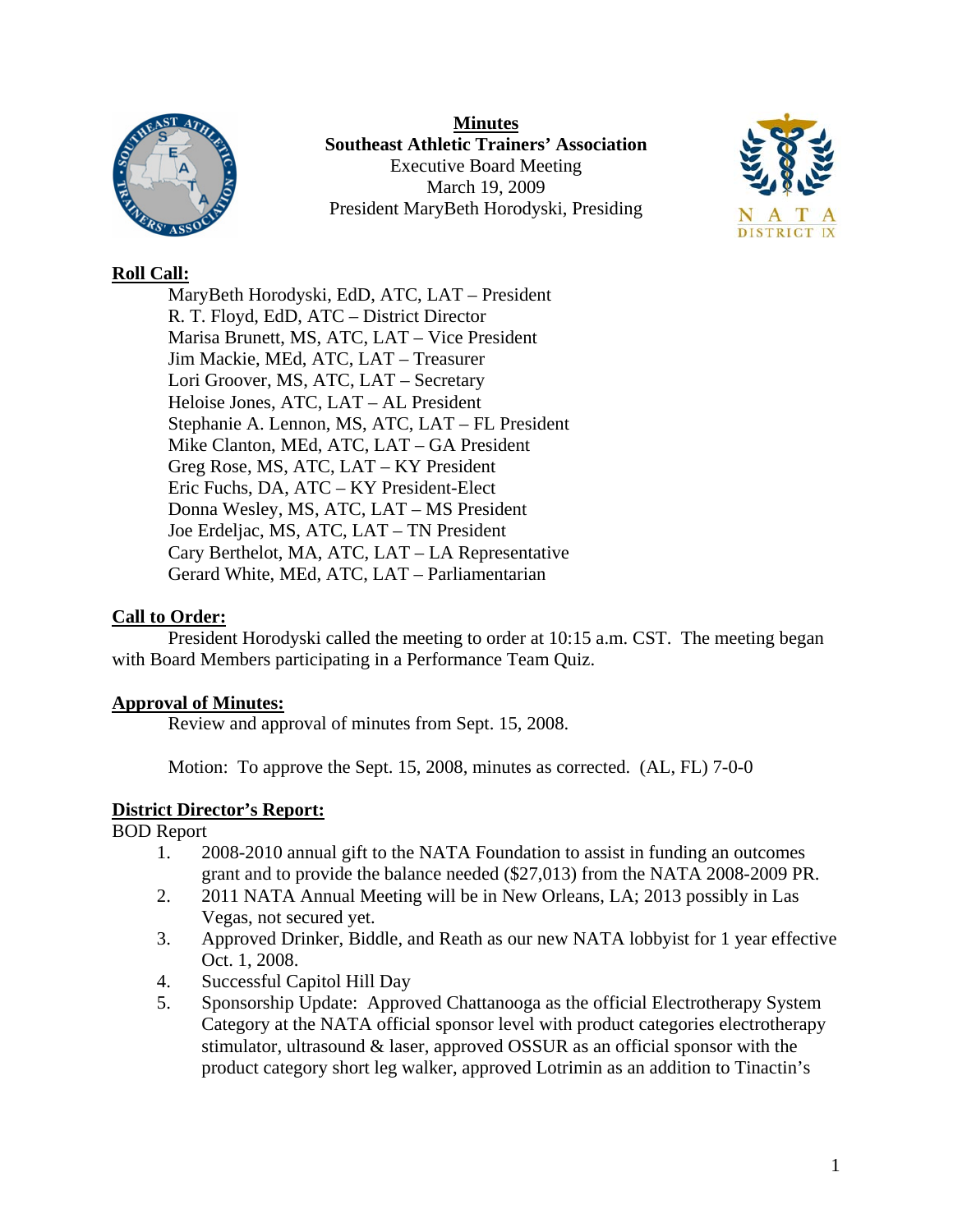antifungal product category, approved DJO as an official sponsor with the product category knee brace

- 6. Approved distribution of the Outcomes Advisory Panel's request for proposals for an NATA Injury Surveillance and Outcomes Project – 20 letters of intent received and under review.
- 7. The BOD is considering a proposal for collecting state dues and allowing states to have different dues amounts within a district. The software cost to implement this change would be \$42,000 the first year and \$7,000 each year to maintain. If this is implemented, the states would be charged per member for the initial cost and the NATA would fund the annual maintenance; initial estimate is \$1.25 per member. BOD is developing a document to provide more specific information to the states before voting. If this is to be in effect for 2010, the Board must vote by late July. There was discussion among the state presidents regarding this idea and some feel that the NATA should pay the entire cost. State presidents were encouraged to discuss this with their membership.
- 8. The BOD voted to change the NATA investment policy to allow for rebalancing of the NATA investment accounts at the recommendation of the investment counselor with the approval of the Finance that the NATA should pay the entire cost Committee chair and the executive director.
- 9. The Governmental Affairs Committee (GAC) estimates that an additional \$75,000 will be needed to fund legitimate state legislative requests. This was identified by the Board as a top strategic initiative. GAC has requested these funds be allocated, and that next year's state legislative grant be increased from \$250,000 to \$350,000. BOD approved an additional \$75,000
- 10. President Albohm will work in conjunction with staff and the Board to create a task force on the global initiative Athletic Training 2025, a vision for what athletic training should be.
- 11. NATA Official Documents NATA has finalized new By-Laws and will soon finalize the NATA Policies & Procedures Manual update
- 12. NATA Award Recipients:
	- Athletic Trainer Service Award
		- Helen M. Binkley

Most Distinguished Athletic Trainer

- George Davies
- Mary K. Kirkland

Honorary Membership

- David Leffers, M.D.
- Angus M. McBryde, Jr., M.D., FACS
- Felix "Buddy" Savoie, III, M.D.

Hall of Fame

- Michael Ferrara
- 13. The BOD approved posting guidelines for suggested minimum salaries based upon the 25th percentile figure for the required experience, job category and location of the opening.
- 14. Marje Albohm and Joe Iezzi have declared their intention for June presidential nominations.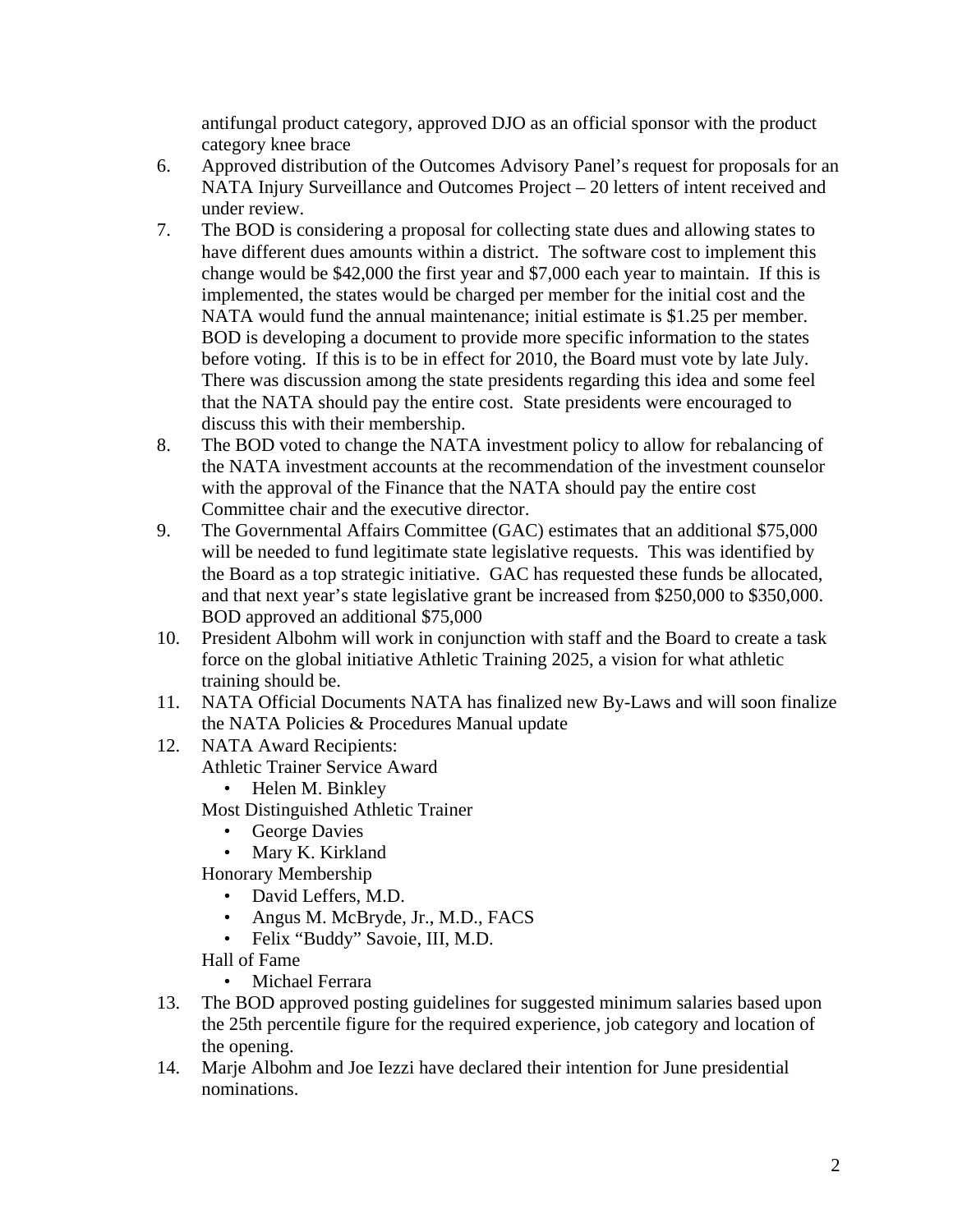- 15. Members can print their own membership cards online.
- 16. The BOD approved the addition of the student advantage discount card to NATA affinity programs.
- 17. The NATA will recognize 60 year members at the general session during the 2009 Annual Meeting in San Antonio.
- 18. The BOD approved the official statement on the Acute Management of the Cervical Spine Injured Athlete.
- 19. Motrin/McNeil has advised the NATA that it will not be renewing its contact as an NATA Sponsor.
- 20. March 2009 BOD Conference Call
	- Presented with an update on the NCAA Injury Surveillance System.
	- CEPAT is moving forward on reviewing a downstream revenue project.
	- NATA staff changes: Larry Commons is leaving; John Oliver is retiring;
	- Jessica Daniels, D9 rep. to NATSC has been approved as next NATSC chair.

### **President's Report:**

All items that were voted on-line must be reflected in the minutes (ex. Cary Berthelot as LA Rep.)

President Horodyski led a discussion on the use of Doodle.com for on-line voting; we will be moving toward this for future voting items. Also discussed use of ideascale.com for posting issues or ideas and all members will be alerted.

President Horodyski presented the idea of the use of a CD versus on-line availability for annual meeting presentations. Instead of a CD, each attendee who registered online got an email regarding how to access the information for the meeting, allowing each member the ability to print out specific presentations. Meeting presentations will be accessible for 2 months for attendees.

### **Vice President's Report:**

We will again be at the Marriott Bay Point next year. The hotel is a bit more spread out than normal, but they have given us more amenities than some in the past. The economy did impact some sponsors and attendees, but flight prices were checked and compared to previous sites. There was some discussion about prices for travel from the airport. The Board will continue to evaluate this issue.

Suggestions are being taken for 2011 and 2012; we need to get Sandra Geiger some locations to begin reviewing.

Although we lost our sponsor for the GAC social, we will be having the social in the exhibit hall on Friday night. It was noted that sponsorships may continue to be a problem because of "inducements".

### **Secretary's Report:**

NATA's database is being rebuilt; there will be a training session in San Antonio for all district secretaries.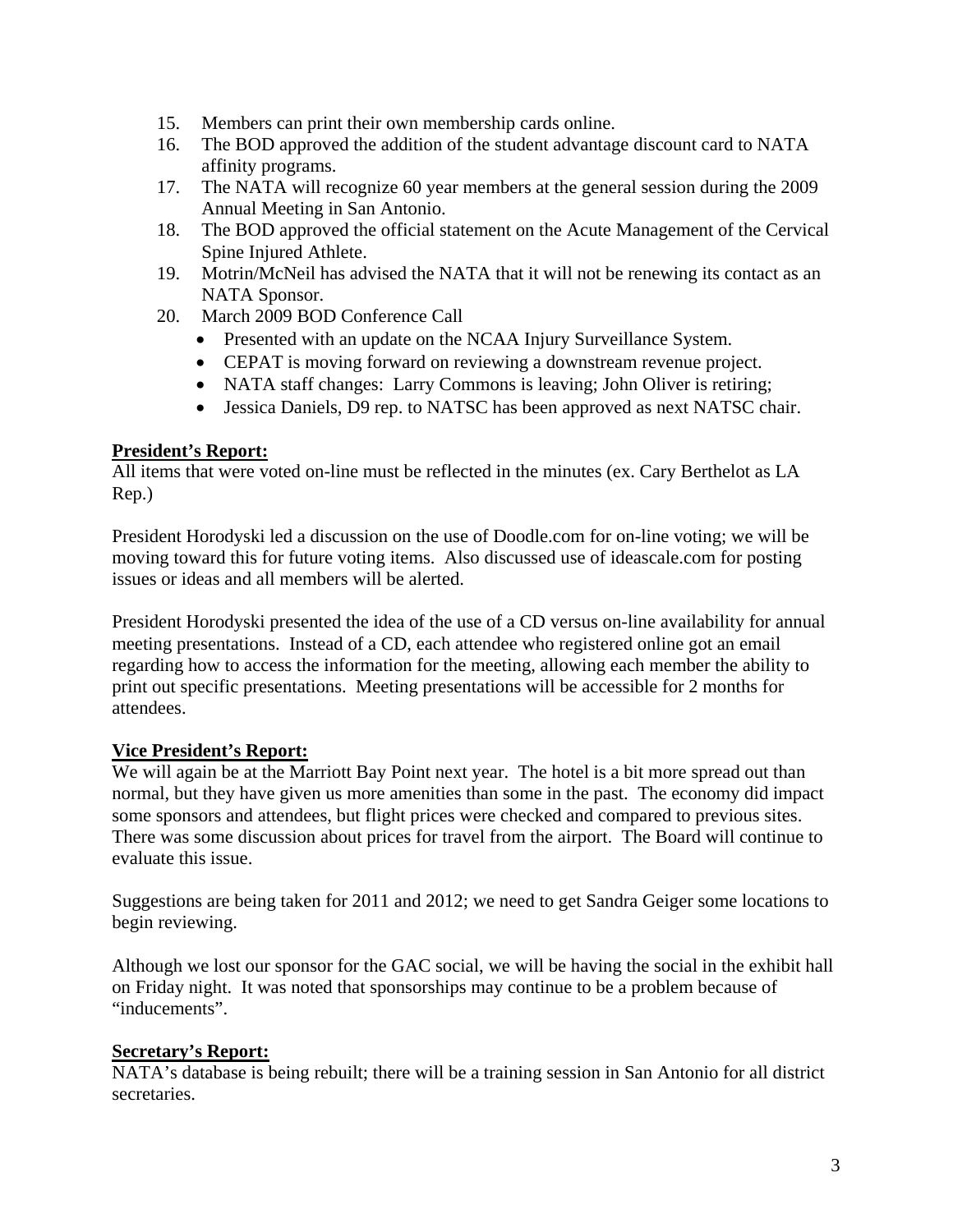# **Treasurer's Report:**

The SEATA Finance Committee did meet in June and acted on recommendations presented earlier by the SEATA Executive Board. Committee recommendations will be presented later as action items.

Financial Information

- Cash Flow Report 1-01-09 to 3-17-09
- Inflows \$142,988.91
- Outflows \$125,694.16
- Difference \$17,294.75

Wachovia Securities Investment Report:

- Value 12-31-08 \$ 151,942.79
- Value 1-31-09 \$ 147,638.30
- Value 2-28-09 \$ 135,330.70
- Value 3-17-09 \$ 137,430.47
- Net Loss in 2008 \$21,799 with Bear Sterns collapse causing the most impact
- Our stocks are strong and set to fully participate in any future rally

Other Items

- Student Meeting attendance 620 students and 60 Faculty
- Member Symposium registration is currently at 204
- Finance Committee Minutes are available for review

### **ELECTION INFORMATION:**

President Horodyski appointed Cary Berthelot (LA) and Stephanie Lennon (FL) to the Election Committee to replace J. Mike Dawson and Paul Higgs.

Election Committee Chair Donna Wesley led the discussion of wording in the By-Laws that may be misinterpreted concerning the elections. Section 2.1.2C – Election of the SEATA Officer:

Motion: Election of a SEATA Officer will require a majority of official votes in accordance with SEATA election procedures, duly received from the voting membership of SEATA. (FL, GA)

Discussion is presented regarding allowing the members to see the old version and new version, and to allow the Board to review before sending out to the members.

Friendly amendment was suggested by the Parliamentarian to use "Valid" rather than "official".

Motion: Election of a SEATA Officer will require a majority of valid votes in accordance with SEATA election procedures, duly received from the voting membership of SEATA. (FL, GA) 7-0-0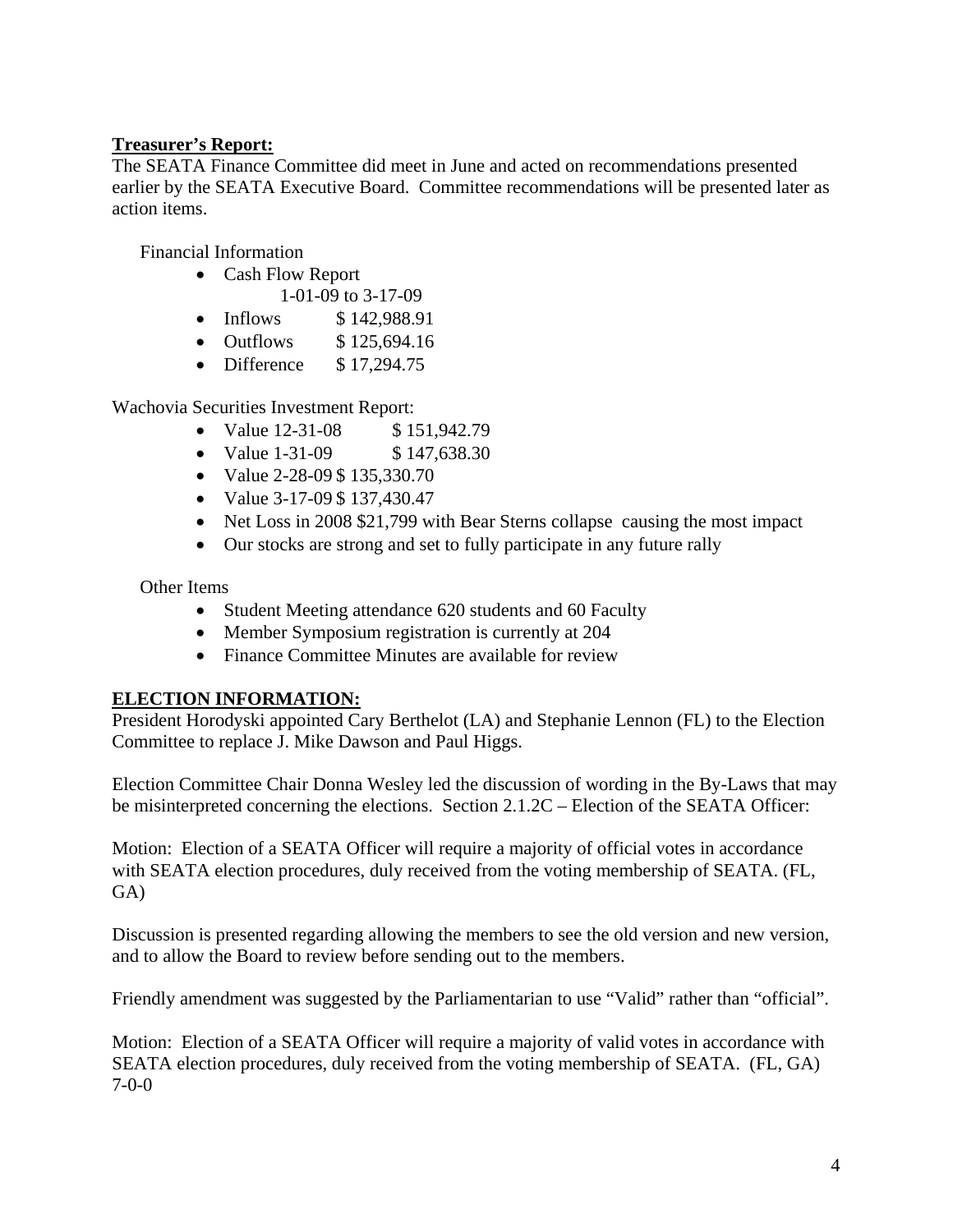A discussion was held to address the discrepancy between 2.2.1 and 2.3.2.

- 2.3.2 An officer "other than the District Director"…
- 2.3.3 The District Director elected by special election shall serve for the remainder…
- 2.3 scratch "and/or" and just say "or".

There was discussion of candidate qualification restrictions. The general discussion revealed that the state presidents do not feel this section needs to be changed.

A discussion was held regarding run-off elections and the need for this to be addressed in the Policy & Procedure Manual. It was also noted that multiple votes by one member will cancel out that member's votes.

Changes in the By-Laws will not impact the upcoming election for secretary and vice president; there will be a call for nominations in June. We will run the By-Laws change and the upcoming election at the same time.

A motion was made to amend the wording of By-Laws section 2.3.2 and 2.3.3 to read as below: (FL, MS) 6-0-0-1 (AL had stepped out of the meeting)

- **2.3.2** An officer*, other than the District Director,* elected by special election shall serve for the remainder of the term of office that they are filling. Upon becoming an officer in this manner, he/she can still serve two consecutive elected terms of office, in that respective office, if there is less than one year remaining in the previous officer's term. Should the new officer assume the vacated position in the first or second year of office, then he/she may only run for election in that respective office for one additional term.
- *2.3.3 The District Director elected by a special election shall serve for the remainder of the term of office that they are filling, and may serve additional terms, as established by the NATA By-laws.*

### **SEATA Honors And Awards Program:**

It was noted that the new guidelines for Honors and Awards is available online. It was recommended to include a statement within each award category that nominees must have participated (actively involved, etc.) at the district and/or state level. Awards do not have to be presented annually.

#### **State Meetings and CEU's:**

A short discussion was held to review the cost of attending the state meetings within our district. The following information was provided by each state.

- AL 15 \$100 registration
- FL 14 \$ 95
- GA 12 \$95
- KY 12 \$60
- LA 13 \$125
- MS 18 \$100
- TN 8  $\frac{$8,0}{$25$ non-certified students; $90 non-member}$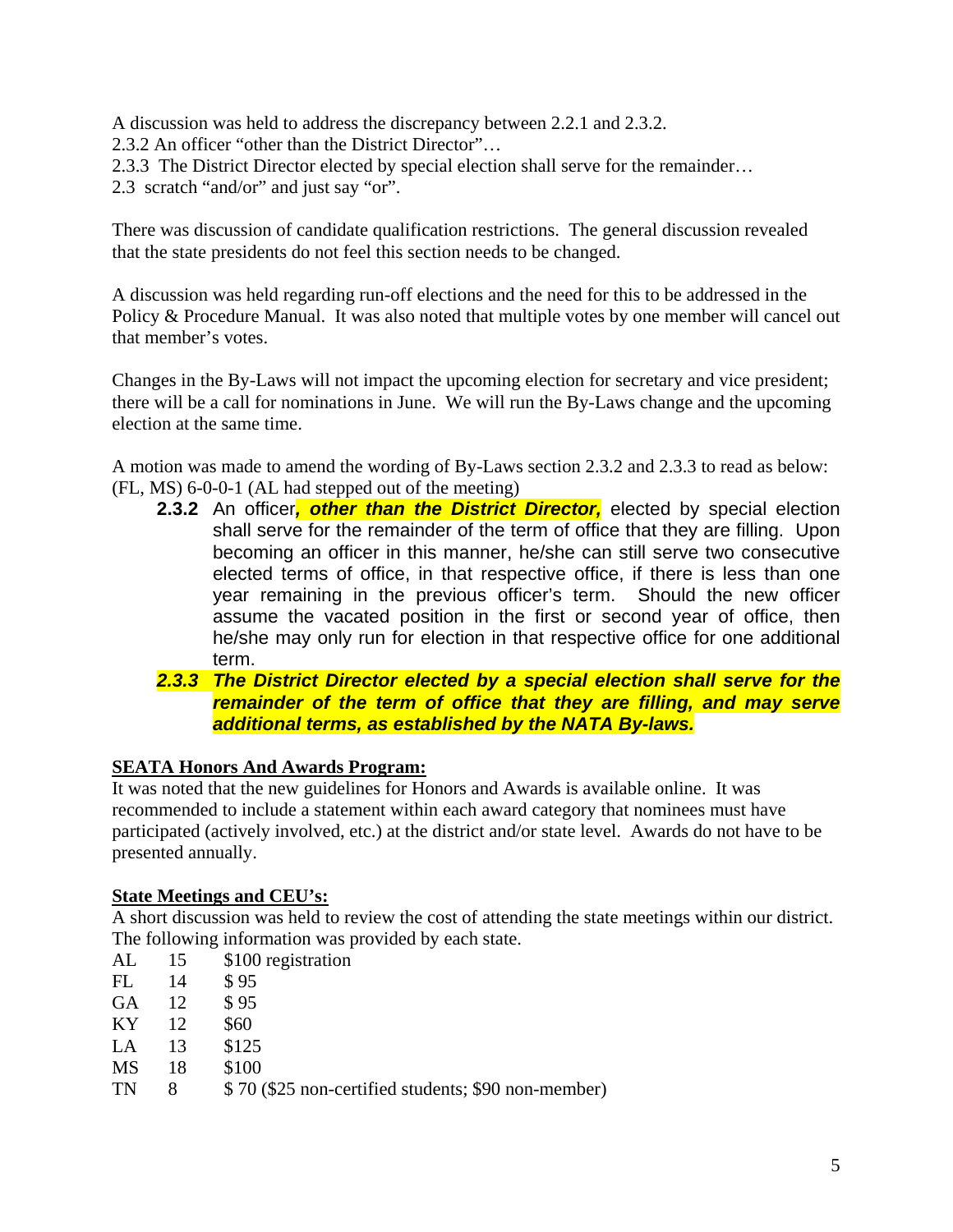## **Quiz Bowl Funding;**

Eric Fuchs presented information regarding the SEATA Quiz Bowl.

### **Bobby Gunn Funding:**

Motion: To contribute \$500 to the Bobby Gunn Student Leadership Scholarship for 1 year, to be reviewed annually. (TN, FL) 7-0-0

## **Legislative Grant Funding:**

The Finance Committee presented a recommendation to adjust wording related to the SEATA Legislative Grant Funding.

Motion: Strike the sentence "Currently for 2008 or 2009 SEATA funds have not been allowed for Basic Grants Plus" and the sentence "Currently for 2008 or 2009 SEATA funds have not been allocated for Discretionary Emergency Grants." Also to strike the "For 2008" in the Basic Grants and replace with "For the SEATA fiscal year". (TN, AL) 7-0-0

# **Corporate Partner Plan:**

The SEATA Executive Board will gather information from other districts in regards to meeting rates and duration of exhibiting and will review our plan.

# **25 Year Award:**

The SEATA Executive Board voted on Finance Committee's recommendation to change from watches to pins for 25 year award members. 0-7-0

President Horodyski charged the Honors & Awards committee to search for less expensive watches.

# **Speaker Gifts at SEATA Annual Meeting:**

The SEATA Executive Board voted on Finance Committee's recommendation to discontinue speaker gifts at meetings and present a letter with honorarium. 7-0-0 (This will also need to be addressed in the Corporate Partner Plan.)

# **Cap SEATA Officer Travel:**

The SEATA Executive Board voted on the Finance Committee's recommendation to cap SEATA Officer travel to NATA meeting as \$1,250 per officer and to cap Parliamentarian travel at \$500 (NATA meeting) and \$450 (SEATA meeting). 6-0-0-1 (AL stepped out)

# **Conference Calls:**

Strike from Agenda

### **SEATA Dues Increase:**

The Finance Committee recommended a SEATA dues increase of \$5.00 for Certified Members for SEATA expenses and a motion to be placed as new business at the March 2009 meeting with that being taken to the SEATA membership for a final vote at the March 2010 meeting.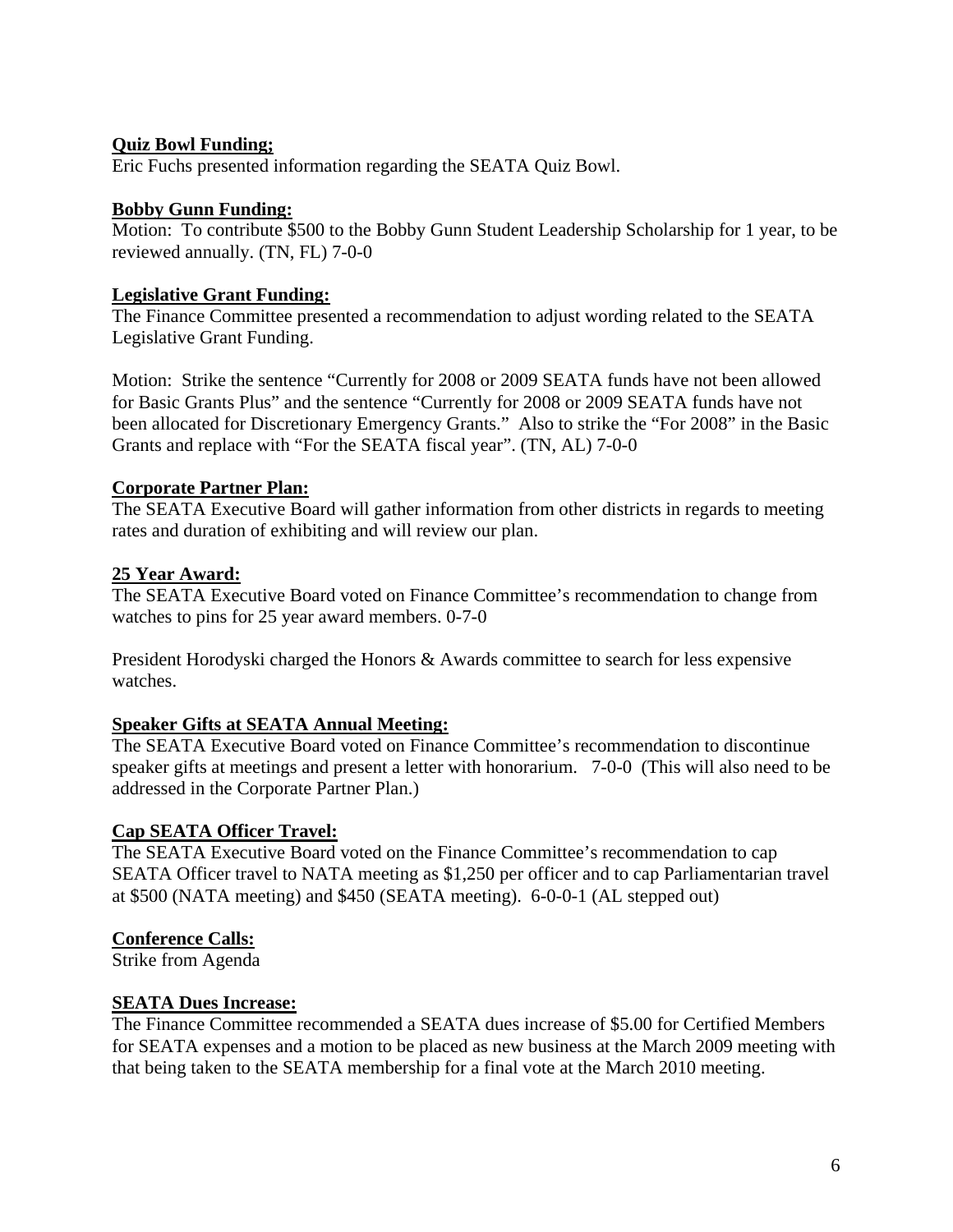Discussion is presented by the state presidents to take to the members for approval, but it will not go into effect until 2011. Motion from Finance Committee: The state presidents will take to SEATA membership a dues increase of \$5.00 per Certified Member which will remain with SEATA beginning 2011.

Motion to amend the Finance Committee's motion to be a \$5.00 increase across the board. (KY, MS) 5-2-0

Motion: The SEATA state presidents will take to the SEATA membership for a vote, a dues increase of \$5.00 across the board which will remain with SEATA beginning in 2011.

There was some discussion about including students in the dues increase.

Vote: 6-1-0; motion passed.

### **StarTRACK:**

Finance Committee recommended that the SEATA Policy & Procedures be amended to clearly state the Executive Board will only fund 2 people per year to be awarded StarTRACK scholarships. Board will investigate the date signed on the contracts and the 2 year renewal.

### **Reimbursement to States Hosting SEATA Annual Meeting:**

The Finance Committee does not recommend SEATA reimbursing a state that hosts the SEATA Annual Meeting.

### **Secretary & Treasurer Training and Development:**

The Finance Committee recommended approving the expenses for the Secretary and Treasurer to travel to the Secretary and Treasurer's Committee winter meeting in Dallas; and to also approve \$100 per year for training and development at the meeting.

Motion: To cover the expenses (travel, hotel, and meals) of the Secretary and Treasurer to attend winter committee meeting in Dallas. 7-0-0

Motion: To cover the \$100.00 for training and development of the Secretary and Treasurer Committee at their annual winter meeting in Dallas. 0-7-0

The SEATA Executive Board will develop a letter explaining the vote against funding the \$100 for training and development. The Board fully supports Lori and Jim's attendance at this meeting, but feels the NATA needs to do more to recognize the importance of the District Secretaries and Treasurers.

### **Student Meeting Notebook:**

The Finance Committee recommended changing the Student Meeting proceedings notebooks and manuals to an on-line format and providing attendees with a portfolio, pen, and paper for notes.

Discussion is presented to not have this done for the competencies section of the meeting.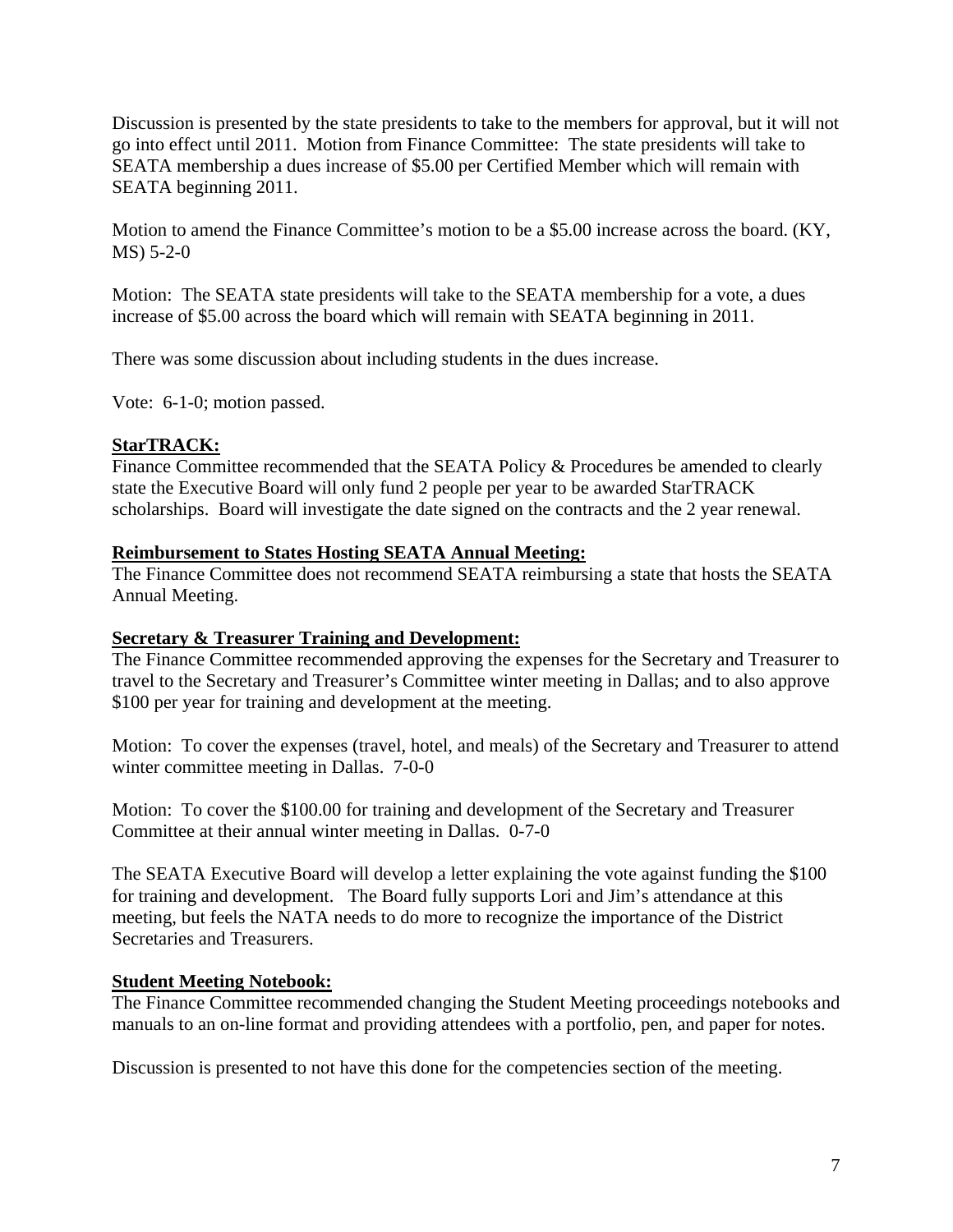Vote: 0-7-0

### **NATA Hall of Fame Rings:**

SEATA has historically funded the upgrade in Hall of Fame rings for SEATA members going into the NATA Hall of Fame. The Finance Committee recommends that SEATA does not fund the upgrade of NATA Hall of Fame rings for SEATA members going into the NATA Hall of Fame. 2-3-2

Motion: When a SEATA member is awarded the NATA Hall of Fame, SEATA will pay for 1 upgrade of a 10K Yellow Gold with a Crest. If the individual member wants any other type of upgrade beyond that, the member would be responsible for the additional cost. (TN, MS)

Discussion was presented about service within SEATA and deceased inductees.

Friendly Amendment: Members must be a current SEATA/NATA member and have spent at least 15 years of their certified service within District IX. We will review and revisit this policy on an annual basis. (TN, MS)

Vote: 7-0-0

# **Committee Reports:**

History & Archives (John Anderson): John noted that he has all past SEATA records from Chuck Kimmel and Doug May.

Memorials & Resolutions (John Anderson): John reminded the SEATA Board members to continue sending him the information on our departed members.

### **StarTRACK Applicant:**

Jack Resch has applied for a StarTRACK scholarship. Motion: To accept Jake Resch as StarTRACK scholar beginning June 2009. (MS, FL) 6-0-1

### **NATA/States Dues Collection:**

Tabled until next meeting; awaiting BOD document outlining specifics and costs.

### **Reports from StarTRACK Scholars:**

Information item only.

### **SEATA Student Senate Policy & Procedure:**

Information item only.

#### **Committees:**

Kiersten Nason as FL representative to SEATA Honors & Awards Committee Hank Dunlap as GA representative to SEATA Secondary School Committee

Motion: To approve Kiersten Nason and Hank Dunlap as representatives to respective committees. (FL, MS) 7-0-0